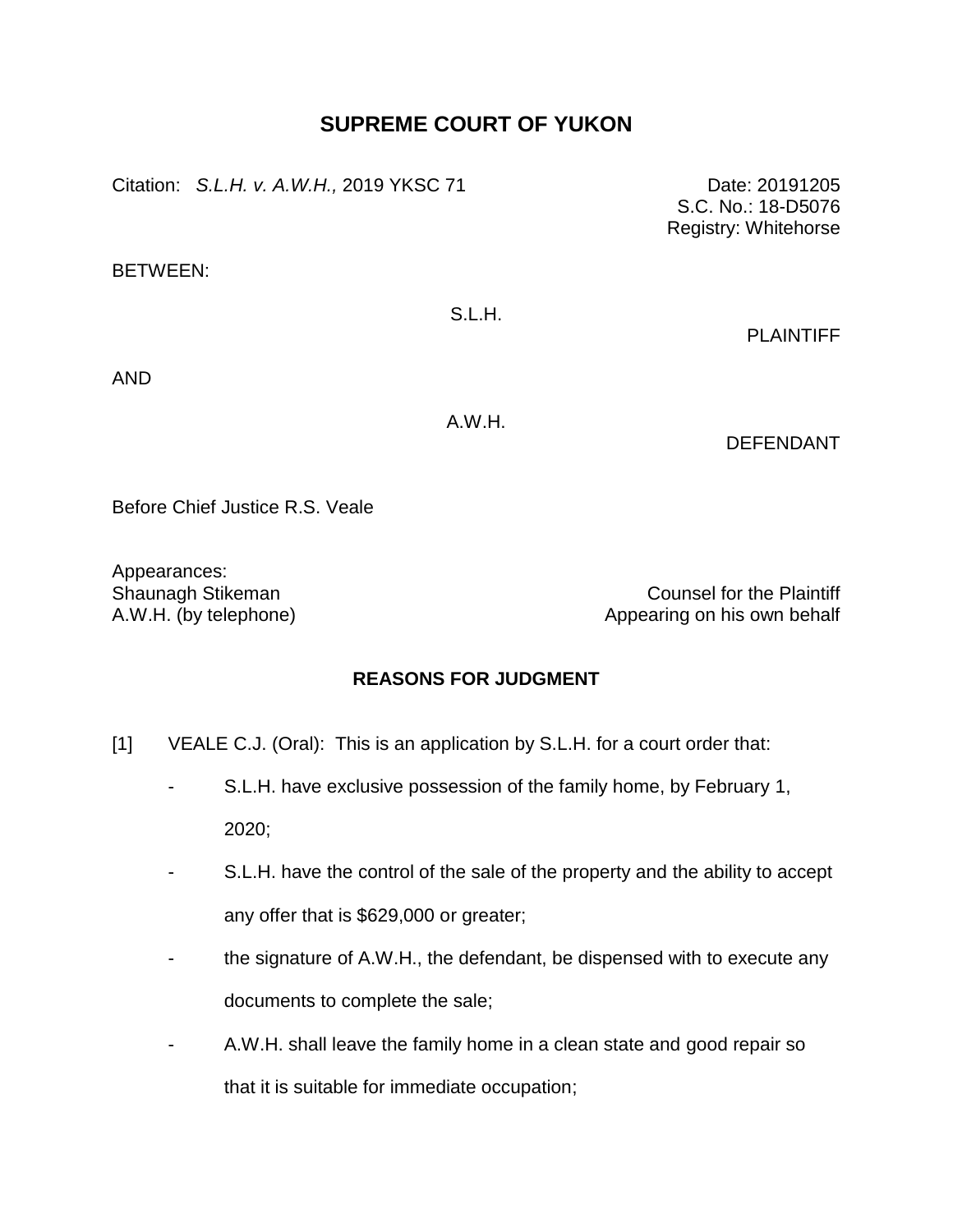- A.W.H. shall leave all appliances at the property to be included in the sale of the property;
- A.W.H. pay forthwith the mortgage, insurance, utilities, and any other expenses related to the property until exclusive possession;
- A.W.H.'s signature be dispensed with on the order;
- A.W.H. shall pay costs for this application not to exceed \$5,000; and
- should there be a sale to a third party, the proceeds of the sale would be held in a trust account by Mr. Graham Lang.

[2] I am going to indicate that I am going to make that order. The factual reasons

that I am going to do so are this. Mr. Justice Aston, after a five-day trial in July 2019,

made an order — and I will just do the specific aspects of that order, but para. 6 says:

The Family Home and the Rental Home are to be listed for sale forthwith according to the terms of this judgment and any subsequent order of the Court for any directions to accomplish the sale and equal division of the proceeds of sale.

## [3] Paragraph 11 reads:

The defendant [A.W.H.] shall maintain the Family Home in a state of repair, tidiness and cleanliness conducive to its sale and shall cooperate reasonably with any real estate agent and any prospective purchaser. Beyond the required disclosure of deficiencies in the listing, the defendant shall not discourage the sale by word or deed.

[4] I think those are the two primary terms of the order from July 19, 2019, which

was filed on August 12, 2019.

[5] I am also going to read from Mr. Justice Aston's reasons for judgment filed

August 13, 2019:

[21] Because of my concern that A.W.H. will obstruct a sale of that property, I want to specifically say that I have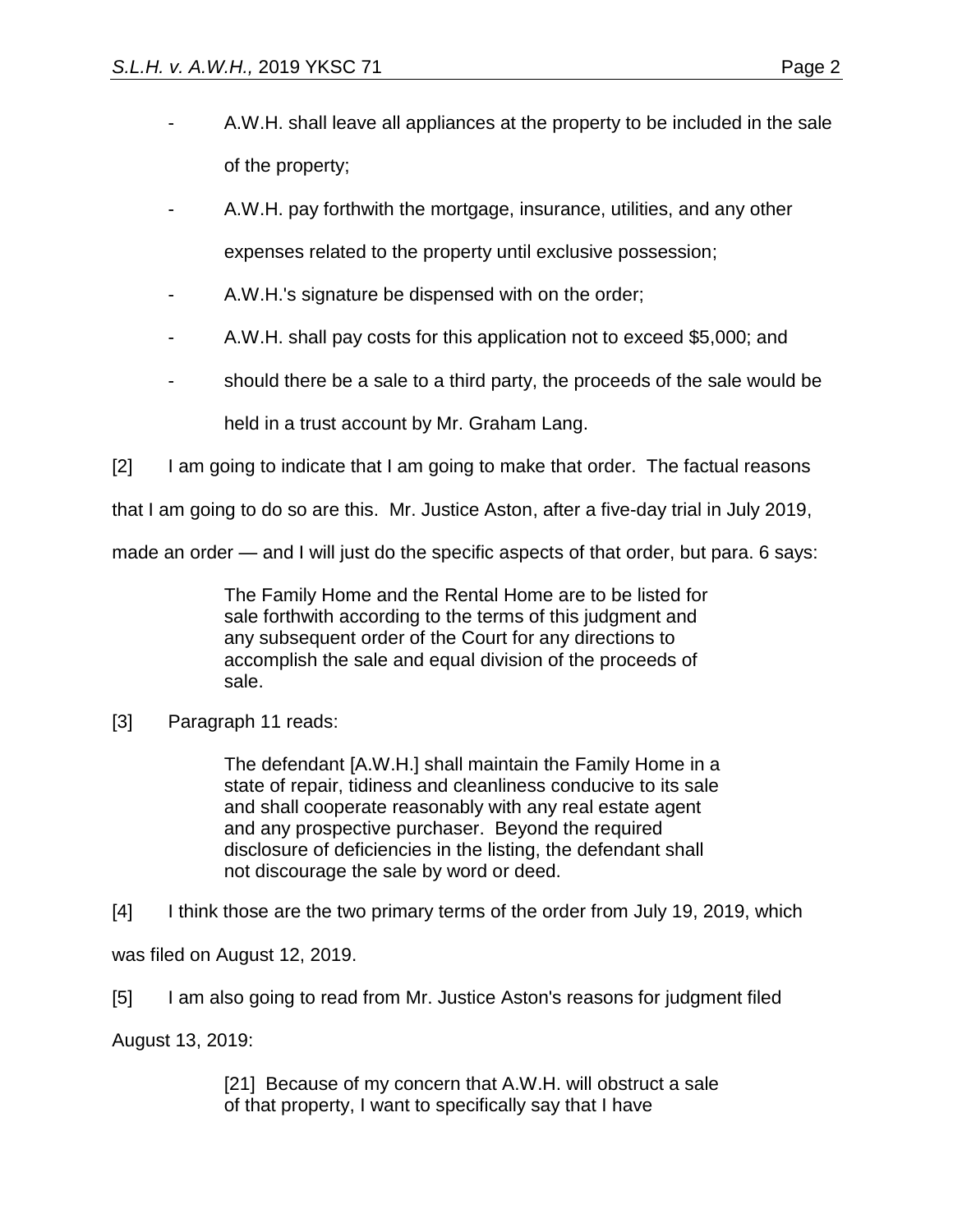considered granting S.L.H. exclusive possession of the family home pending a sale. I have decided not to do so at this time, but the judgment today is specifically without prejudice to her right to seek that relief if, in fact, A.W.H. does interfere with efforts to sell the property or does not maintain it in a manner suitable for prospective purchasers.

[6] With respect to the interference, I think the interference has been well-established in court today, in terms of the affidavit evidence of Mr. Meger, who is the real estate agent on the property, and the evidence of S.L.H. I find as a fact that there has been interference with the process of selling the property as ordered by Justice Aston. Mr. Meger makes a number of statements, which are uncontested, but he simply says in his affidavit filed November 25, 2019, that A.W.H. has not allowed him to show the property at that date and he has made attempts to do so since September 2019.

[7] The result is that I think it appropriate to make the order that I have suggested that I will make. I have been general and not specific, but I take it that Ms. Stikeman will make efforts to put the terms of the order as I have said them and as she has pleaded in Tab 7, which is the draft order.

[8] I think there should be two orders: one will be this order that I have just made about the sale and of the consequences; and then the second order will be — just to separate and make them simple — will be on items 8 and 9, and the date that we have set of March 5 and March 6 to make those determinations.

[9] Do you understand?

[10] MS. STIKEMAN: Your Honour, with respect to the second order, would it be sufficient to file a notice of hearing for that date or what would you imagine that the order would look like with respect to 8 to 9?